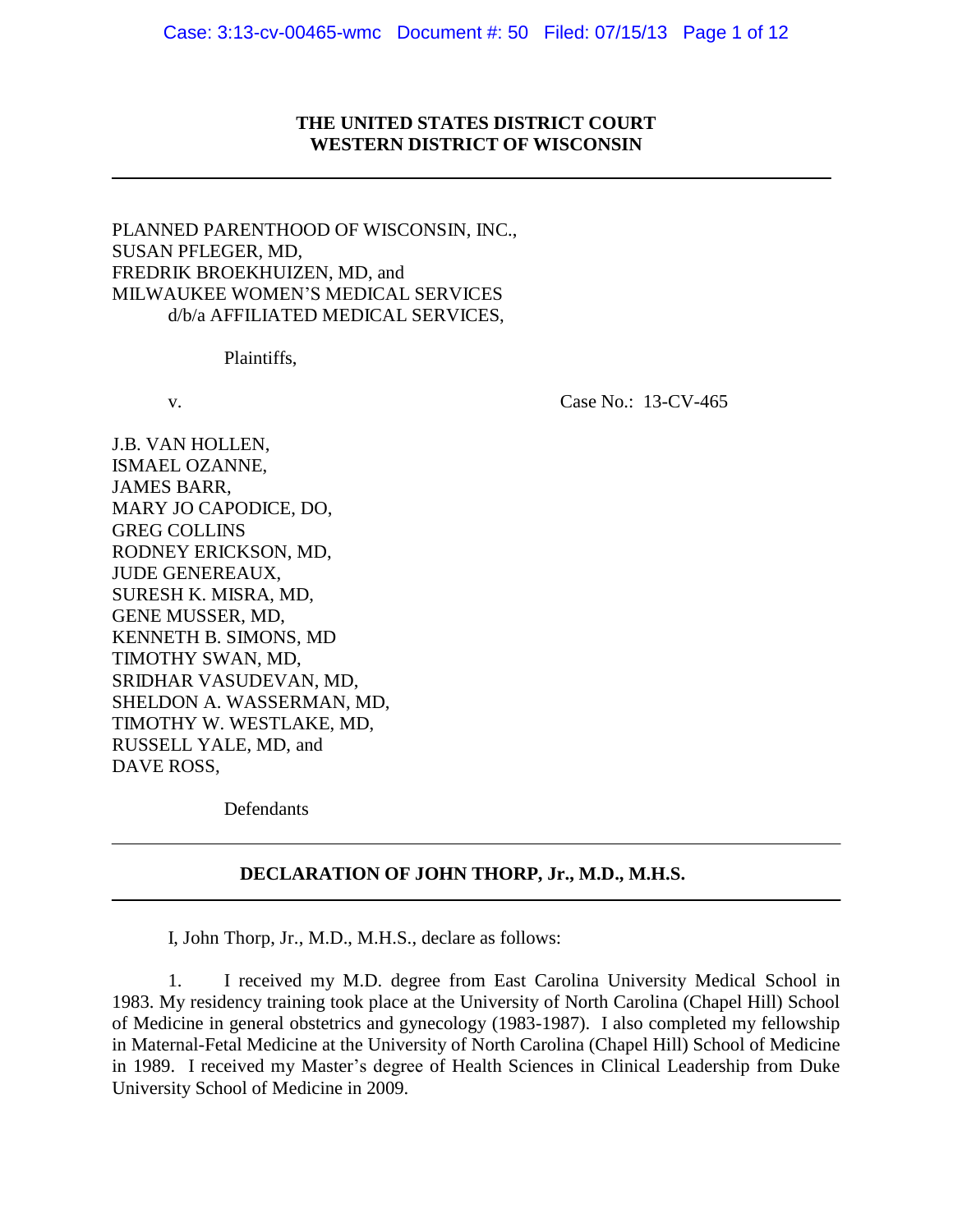## Case: 3:13-cv-00465-wmc Document #: 50 Filed: 07/15/13 Page 2 of 12

2. Since 1991 I have been a board-certified obstetrician/gynecologist and since 1992 I have also had a certification in the sub-specialty of Maternal-Fetal medicine. I am a Fellow of the American Gynecological and Obstetrics Society and a member of the American College of Obstetricians and Gynecologists.

3. I am the Hugh McAllister Distinguished Professor of Obstetrics and Gynecology at the University of North Carolina (Chapel Hill) School of Medicine. I am also a Professor in the Department of Maternal and Child Health, School of Public Health at the University of North Carolina at Chapel Hill. In that role I teach both medical students and residents in Obstetrics and Gynecology. As part of my administrative duties, I have administrative oversight of the Family Planning Fellowship and Residency training programs at UNC. Members of my unit staff the abortion services at our academic health center.

4. I am also an Adjunct Professor in the Departments of Epidemiology at both the School of Public Health at the University of North Carolina and the School of Public Health and Tropical Medicine at Tulane University. I am the Deputy Director of the Center for Women's Health Research, Cecil G. Sheps Center for Health Services Research at both the University of North Carolina School of Medicine and School of Public Health (Department of Obstetrics and Gynecology and Department of Epidemiology, respectively).

5. I am also the Division Director of Women's Primary Healthcare, Program Director of the Women's Reproductive Health Research Scholars Program and Research Core Co-Director of the Women's Reproductive Health Research Scholars Program at the University of North Carolina.

6. In addition, I am a Fellow of the Carolina Population Center and the Director of the Biomedical Core of the Carolina Population Center of the University of North Carolina at Chapel Hill.

7. I have authored 18 book chapters and serve as a journal referee (reviewer) for 38 different medical journals, including *The New England Journal of Medicine, Mayo Clinic Proceedings, Obstetrics & Gynecology, The American Journal of Obstetrics and Gynecology, British Journal of Obstetrics and Gynecology, Lancet, Journal of Perinatal Medicine* and *Journal of the American Medical Association* - *Archives of General Psychiatry*.

8. I have published 282 peer-reviewed articles, 155 abstracts discussing medical research, and 36 non-peer reviewed articles.

9. I serve on the Editorial Board of the *Obstetrics and Gynecological Survey* and the *British Journal of Obstetrics and Gynecology*. I have been a principal investigator/researcher and recipient of research grants on 11 major medical research projects totaling millions of dollars.

10. For a complete listing of my professional background, experience, responsibilities, and publications, please see my Curriculum Vitae which is attached as Exhibit A. The opinions I express herein are my own and not those of the institutions with which I am affiliated. Throughout this declaration, I will refer to the termination of pregnancy as "TOP."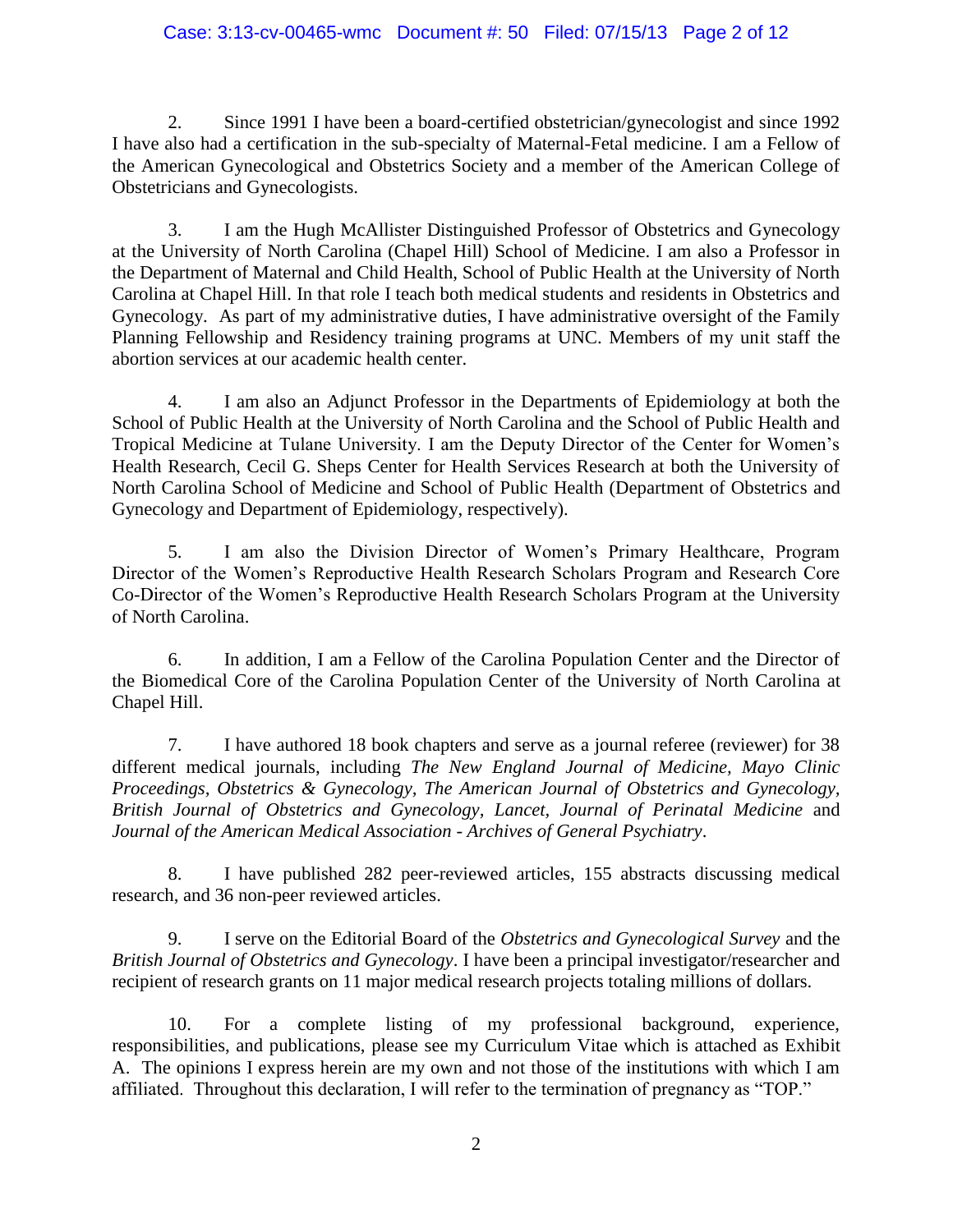11. I have reviewed Plaintiff's Complaint, 2013 Wisconsin Act 37 (Senate Bill 206) (the "Act"), and the Declarations of Ms. Huyck and Drs. Laube, Christiansen, and Broeckhuizen. The opinions I express herein are based upon my medical education, training and experience, as well as my familiarity with the medical literature.

12. It is my understanding that Plaintiffs oppose only Section 1 of the Act, which requires every physician who provides abortions to have admitting privileges in a hospital within 30 miles of the location where the abortion is to be performed. In my medical opinion, the Act's requirement for hospital admitting privileges is protective of women's health and safety. It is a prudent and reasonable provision to advance women's reproductive healthcare with the likely effect of decreasing serious and life-threatening complications from TOP.

## **TOP Morbidity and Mortality & Comparisons to Childbirth**

13. A key factor underlying the issues litigated here is that of TOP safety. The most common index used to show TOP safety, one used repeatedly in informed consent forms at TOP facilities, including Planned Parenthood of Wisconsin, is that of TOP mortality compared to childbirth. Not unexpectedly, Plaintiffs' expert Dr. Laube raises this issue first and foremost in his Declaration  $\P$  8-11, and alleges: "Legal abortion is one of the safest medical procedures in the United States. The risk of death associated with childbirth is approximately 14 times higher than that associated with abortion, and every pregnancy-related complication is more common among women having live births than among those having abortions." Such an allegation is unfounded, and is lacking in scientific rigor and reality.

14. Implied in any discussion about the complication rates of TOP compared to childbirth is the presupposition that the data upon which they are based is accurate and complete. This is not insignificant as there are only two sources of data for TOP complications: the Centers for Disease Control<sup>1</sup> (CDC) and the Guttmacher Institute<sup>2</sup> (GI). Throughout its history, the latter has been affiliated with and/or funded by the largest TOP provider in the U.S., Planned

 $\overline{a}$  $<sup>1</sup>$  The US Centers for Disease Control (CDC). Beginning in 1969, state health departments have</sup>

voluntarily provided annual reports on TOP procedures and patients. These data are incomplete due to the wide variability in state requirements for reporting of TOP procedures, the voluntary nature of participation with some states choosing to not do so periodically, marked variation in the information each state obtains, and the lack of specific funding for TOP data accumulation. For instance, the sizable State of California has not reported in the past decade. Thus, any report on TOP epidemiology from the US is fraught with numerous assumptions and lack of any clear standardization. *See*: Cates, W., Grimes, D. & Schulz F. Abortion Surveillance at CDC. Creating Public Health Light Out of Political Heat. 19 *American Journal of Preventative Medicine* 2000, 12-17; Pazol, K., Creanga, A., & Zane, S. Trends In Use of Medical Abortion in the United States: Reanalysis of Surveillance Data from the Centers for Disease Control and Prevention, 2001-2008. 86(6) *Contraception* 2012, 746-751.; Pazol, K., Zane, S., Parker, W., et al., Abortion Surveillance in the United States, 2008. 60(15) *MMWR Surveillance Summaries* 2011, 1-41.; Pazol,K., Zane, S., Parker, W., et al., Abortion Surveillance-United States, 2007. 60(1) *Morbidity and Mortality Weekly Report* 2011, 1-39.; Pazol, K., Zane, S., Parker, W., et al. Erratum: Abortion Surveillance-United States, 2007. 60(10) *MMWR Surveillance Summaries* 2011, 315.

<sup>&</sup>lt;sup>2</sup> GI obtains its estimated number of TOP procedures from its periodic surveys of all known US TOP providers. Reporting is voluntary and the surveys are done at irregular intervals up to five years apart. *See:* Jones, R. & Kooistra, K. Abortion Incidence and Access to Services in the United States, 2008. 43(1) *Perspectives on Sexual and Reproductive Health* 2011, 41-50.; Jones, R., Kost, K., Singh, S., Henshaw, S., & Finer, L. Trends in Abortion in the United States. 52(2) *Clinical Obstetrics and Gynecology* 2009, 119-129.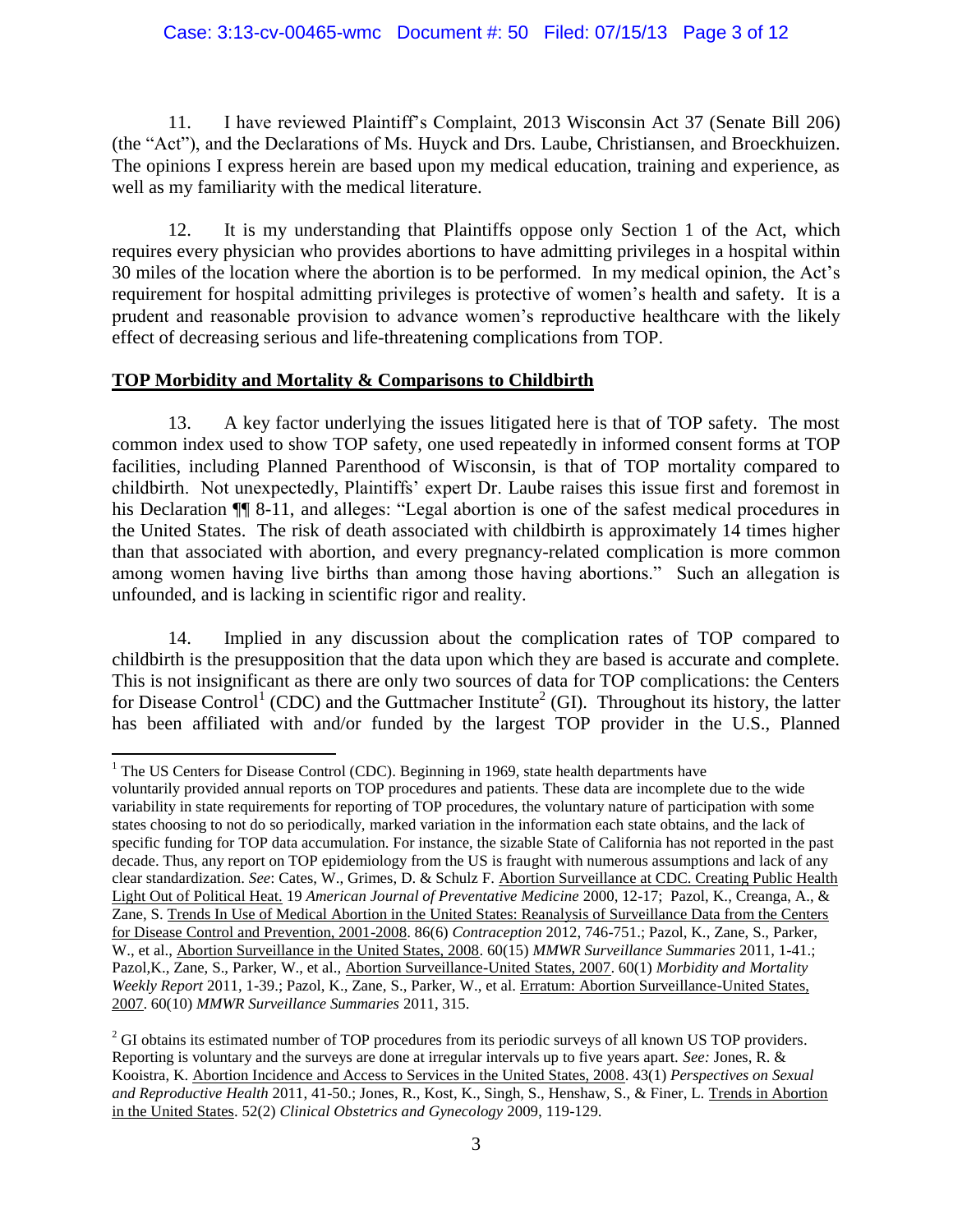Parenthood Federation of America. GI has a clear TOP advocacy agenda that is evident to any reasonable reader reviewing their website. The CDC relies upon state health department data which is subject to considerable underreporting by TOP providers due to the voluntary nature of the reporting. Likewise, GI's reporting is based upon provider estimates and is subject to conflict of interest issues in reporting adverse TOP outcomes. In the U.S., only one-third to onehalf of TOP patients return for follow-up care. *See:* Picker Institute, From the Patient's Perspective: Quality of Abortion Care, 1999 at 33, and Grossman, D. et al., Routine Follow-up Visits after First-Trimester Induced Abortion. *Obstetrics & Gynecology* 2004, 103: 738-745. Therefore, many complications, delayed or otherwise, are unlikely to be known to the TOP provider. There is no national mandatory registry or reporting of the incidence of elective TOPs or its complications. Numerous and complex methodological factors make a valid scientific assessment of TOP mortality and morbidity impossible: incomplete reporting, definitional incompatibilities of measures, voluntary data collection, investigator bias, reliance upon estimations, inaccurate and/or incomplete death certificate completion, incomparability with maternal mortality statistics, and failing to include other causes of death such as suicides. For these reasons, any meaningful comparison between the health risks of TOP and carrying a pregnancy to term is precluded at this time.

15. There are numerous reasons why any comparison of maternal deaths to abortion deaths is not epidemiologically valid or sound. Some of these I discuss at greater length in my 2012 article published in *Scientifica* entitled: Public Health Impact of Legal Termination of Pregnancy in the US: 40 Years Later.

16. Two of the major issues confounding any valid comparison between maternal and TOP mortality are measurement and data quality. Because the data are so incomplete, the World Health Organization (WHO) has used multiple different methods to estimate maternal death. *See:* World Health Organization, *Maternal Mortality in 2005—Estimates Developed by WHO, UNICEF, UNFPA, and the World Bank*. Geneva, Switzerland: Department of Reproductive Health & Research, 2007. The estimative nature of the data and the use of differential definitions severely limit the conclusions drawn and the generalizability of any findings. Included in data quality is whether or not the data is complete, e.g., the ability to obtain the total number of TOPs in the U.S. or a particular state. As far back as 1998, a GI researcher concluded: "reporting of abortions is incomplete in most states." *See:* Henshaw, S. Abortion Incidence and Services in the United States, 1995-1996. *Family Planning Perspectives.* 1998, 30: 263. Even worse, in many states, TOP complications are not even required to be reported. In other states TOP complications are voluntarily reported or not reported at all due to provider conflict of interests resulting in the likelihood of significant underreporting. Given the inherent weaknesses of TOP mortality and morbidity data, it is inconceivable to me how TOP safety can be alleged with any reasonable degree of epidemiological certainty.

17. Existing research suggests the necessity of revisiting this issue. Two Canadian articles produced population based maternal mortality rates<sup>3</sup> (MMR) from a developed country in

 $\overline{\phantom{a}}$  $3$  The maternal mortality rate (MMR) is the annual number of female deaths per 100,000 live births for a specified geographical area from any cause related to or aggravated by pregnancy or its management (excluding accidental or incidental causes). The MMR includes deaths during pregnancy, childbirth, or within 42 days of termination of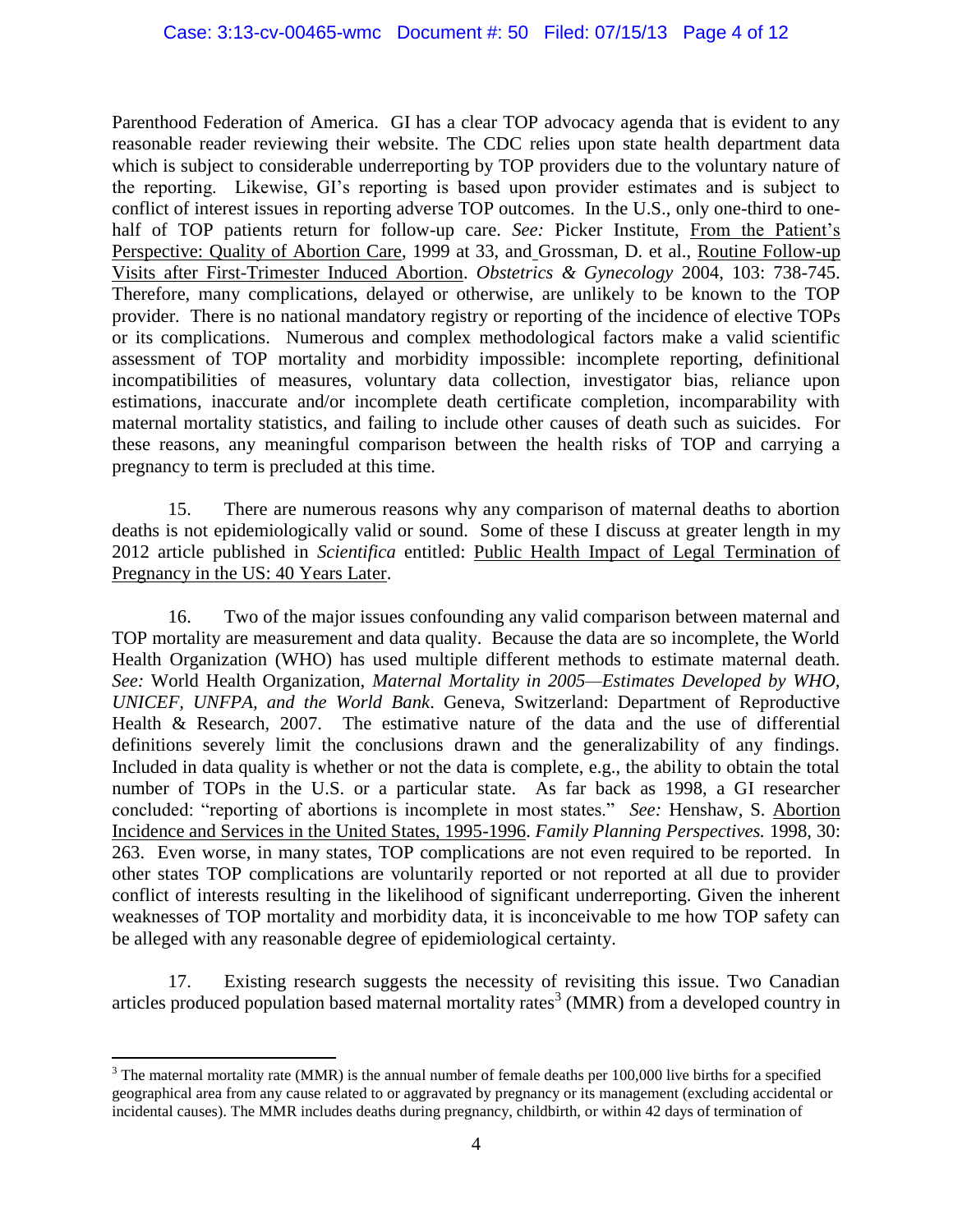"healthy women." Though, neither controlled for age, their findings are illustrative here. One focused on excess risk associated with elective abdominal delivery and found an MMR of 1.2/100,000. *See: Wen, S. et al.* Comparison of Maternal Mortality and Morbidity between Trial of Labor and Elective Cesarean Section among Women with Previous Cesarean Delivery*, American Journal of Obstetrics & Gynecology,* 2004, 191: 1263-1269). The other focused on vaginal birth after caesarean section which is a higher risk condition due to uterine scarring and found a risk of 1.6/100,000. *See:* Liu, S et al. Maternal Mortality and Severe Morbidity Associated with Low-risk Planned Cesarean Delivery versus Planned Vaginal Delivery at Term. *Canadian Medical Association Journal,* 2007, 176, 455-460. One can safely speculate that this number would be lower in women with an unscarred uterus. Both of these MMRs are well within the 1-2/100,000 quoted for TOP in the US with all its limitations. In my epidemiological opinion and based upon a reasonable degree of medical certainty, it is false and misleading to assert that pregnancy is safer than TOP in low risk, healthy women. An additional factor that should be considered is age and maternal mortality. Younger women between the ages of  $20 - 39$  are generally healthier than older women and thus less likely to die from uncomplicated pregnancy and childbirth, which is a normal and natural process. In developing countries when direct obstetric deaths which are largely preventable are excluded, a "healthy pregnant woman effect" has been reported in which women currently or recently pregnant were up to five times less likely to die than women who had not been recently pregnant. *See*: Ronsmans, C. et al. Evidence for a "Healthy Pregnant Woman Effect" in Niakkar, Senegal. *International Journal of Epidemiology*, 2001, 30, 467-473.

18. Given the poor ascertainment and reporting of deaths after TOP in the US due to insufficient administrative oversight and subsequent inability to link TOP occurrence to death certificates (*See*: Reardon, D., Strathan, J. Thorp, J. & Shuping, M. Deaths Associated with Abortion Compared to Childbirth – A Review of New and Old Data and the Medical and Legal Implications. *Journal of Contemporary Health Law & Policy*, 2004, 20: 279-327), it is imprecise at best to compare TOP related to pregnancy related deaths and claim one is safer than the other. As mentioned earlier, pregnancy related deaths are systematically sought and investigated by state government sponsored commissions and the majority of states formally link birth certificates to death certificates. These efforts, which cannot currently be done for TOP, *double* the number of pregnancy related deaths discovered. Moreover, deaths after pregnancy cover an interval from conception to 42 days after delivery while TOP covers a much shorter window. An analogy would be comparing a full length film to a snapshot. For these reasons, comparing death rates and their derivative, safety claims, are inaccurate and imprecise. Such claims are not supported by adequate epidemiological methods and at this time, the comparative differences in the US cannot be quantified with precision.

19. The U.S. has no national health registry identifying and linking all individual healthcare interventions, diagnoses, hospitalizations, births, deaths and other vital statistics, unlike Scandinavian countries. Accordingly, epidemiological studies using these national data sets from abroad are methodologically superior to U.S. data. In a recently published study of 463,473 women using Danish linked birth and death registry records for an epoch of 25 years, when compared to women who delivered, women with  $TOP < 12$  weeks gestation had higher

 $\overline{\phantom{a}}$ pregnancy, irrespective of the duration and site of the pregnancy, for a specified year, and for a specified geographical area.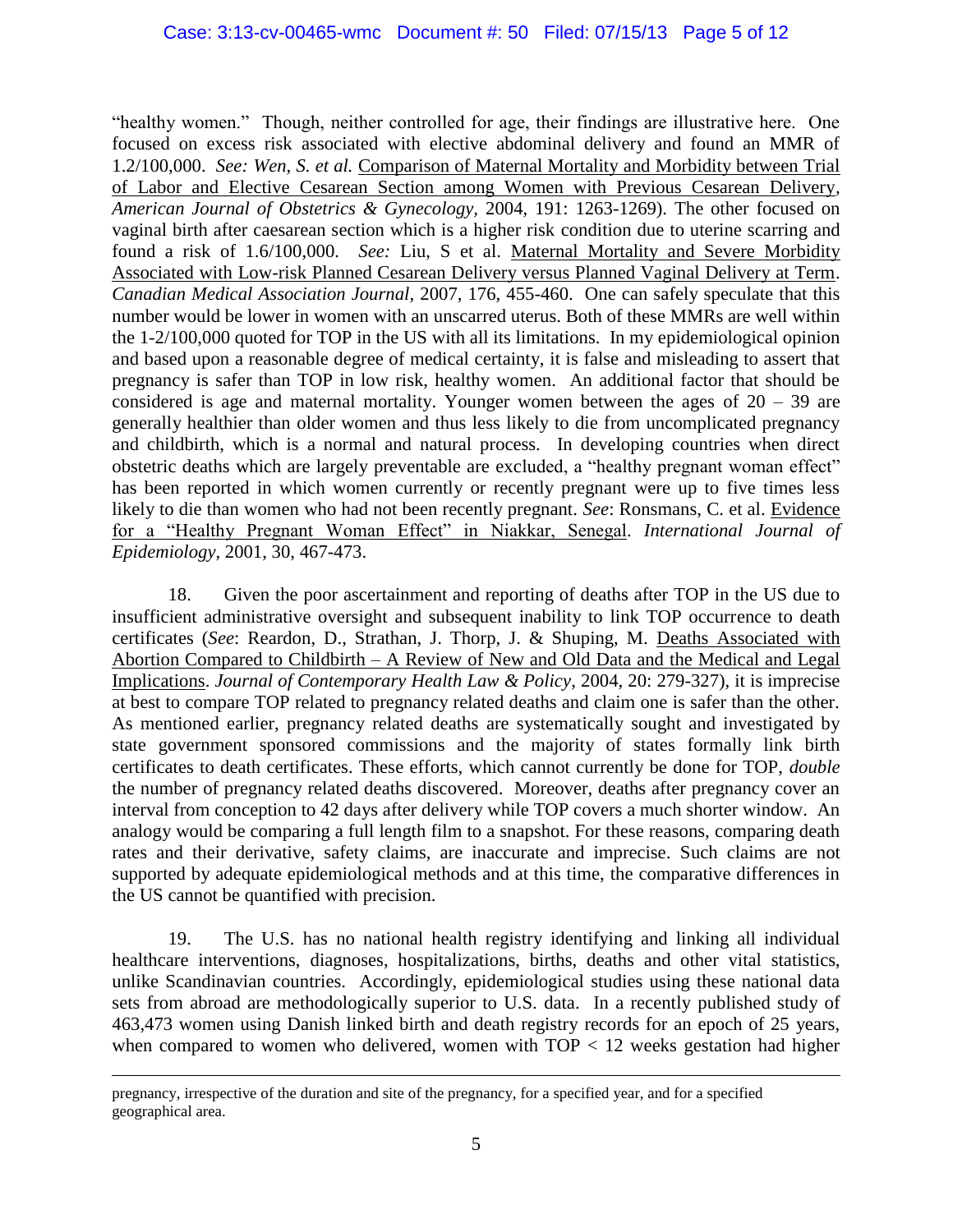cumulative mortality rates from 180 days to 10 years later. See: Reardon, D. & Coleman, P. Short and Long Term Mortality Rates Associated with First Pregnancy Outcome: Population Register Based Study for Denmark 1980 – 2004. *Medical Science Monitor*, 2012, 18: PH71— Ph76. In a second study using the same national registries, the researchers again found increased risks of death for women electing abortion compared to childbirth. *See*: Coleman, P. Reardon, D. & Calhoun, B. Reproductive History Patterns and Long-term Mortality Rates: A Danish, Population-Based Record Linkage Study. *European Journal of Public Health* (September 5, 2012, Epub ahead of print). Record linkage studies of the population of Finland and of low income women in California have also reported higher death rates associated with abortion than childbirth. *See*: Gissler, M. et al. Pregnancy Associated Deaths in Finland 1987-1994: Definition Problems and Benefits of Record Linkage. 76 *A Acta Obstetricia et Gynecologica Scandinavica*. 1997, 76: 651-7; Reardon, D. et al. Deaths Associated with Pregnancy Outcome: A Record Linkage Study of Low Income Women. *Southern Medical Journal,* 2002, 95: 834-841.

# **Short & Long Term Risks of TOP**

20. With the caveats identified above, and acknowledging the weaknesses of existing epidemiological research on TOP outcomes, risks from surgical abortion include bleeding, infection, and damage to bowel, bladder, or upper genital tract. Risks from medical abortion include failed abortion, incomplete abortion, bleeding, and infection. Medical termination is associated with a higher incidence of adverse events according to a record linkage Finnish study. *See:* Niinimaki, M. et al., Immediate Complications after Medical Compared with Surgical Terminations of Pregnancy. *Obstetrics & Gynecology* 2009, 114: 795-804. Heavier bleeding and more severe cramping are more common in medical abortion. Complication rates range from 2- 10% and most complications can be managed without major surgery. While TOP complication rates tend to increase proportionately with gestational age, the magnitude of risk remains small. After 16 weeks, risks from TOP may exceed the risks of carrying a pregnancy to term and certainly do so by 20 weeks.

21. While there have been numerous claims that TOP has no long-term health consequences beyond the immediate complications identified above, these assertions are based upon the data limitations previously discussed, particularly lack of completeness and the sole use of observational data generated by self-report of TOP exposure. Methodologically sound research has, however, indicated significant associations between TOP and placenta previa, preterm birth, breast cancer, mental health problems, i.e., mood disorders, substance abuse and suicide. *See:* Thorp, J. *Scientifica,* 2012, op. cit.; Thorp, J. Hartman, K. & Shadigian, E. Long-Term Physical and Psychological Health Consequences of Induced Abortion: Review of the Evidence. *Obstetrical & Gynecological Survey*, 2002, 58: 67-79.

## **The Importance of Hospital Admitting & Staff Privileges**

22. Postoperative patient safety is another key factor in this litigation. One of the accepted means of safeguarding patient safety in the management of surgical complications is credentialing and privileging at a local hospital. The granting of admission and procedural privileges by a hospital's medical staff and executive board is an important process that determines which physicians may admit or perform procedures at a given inpatient healthcare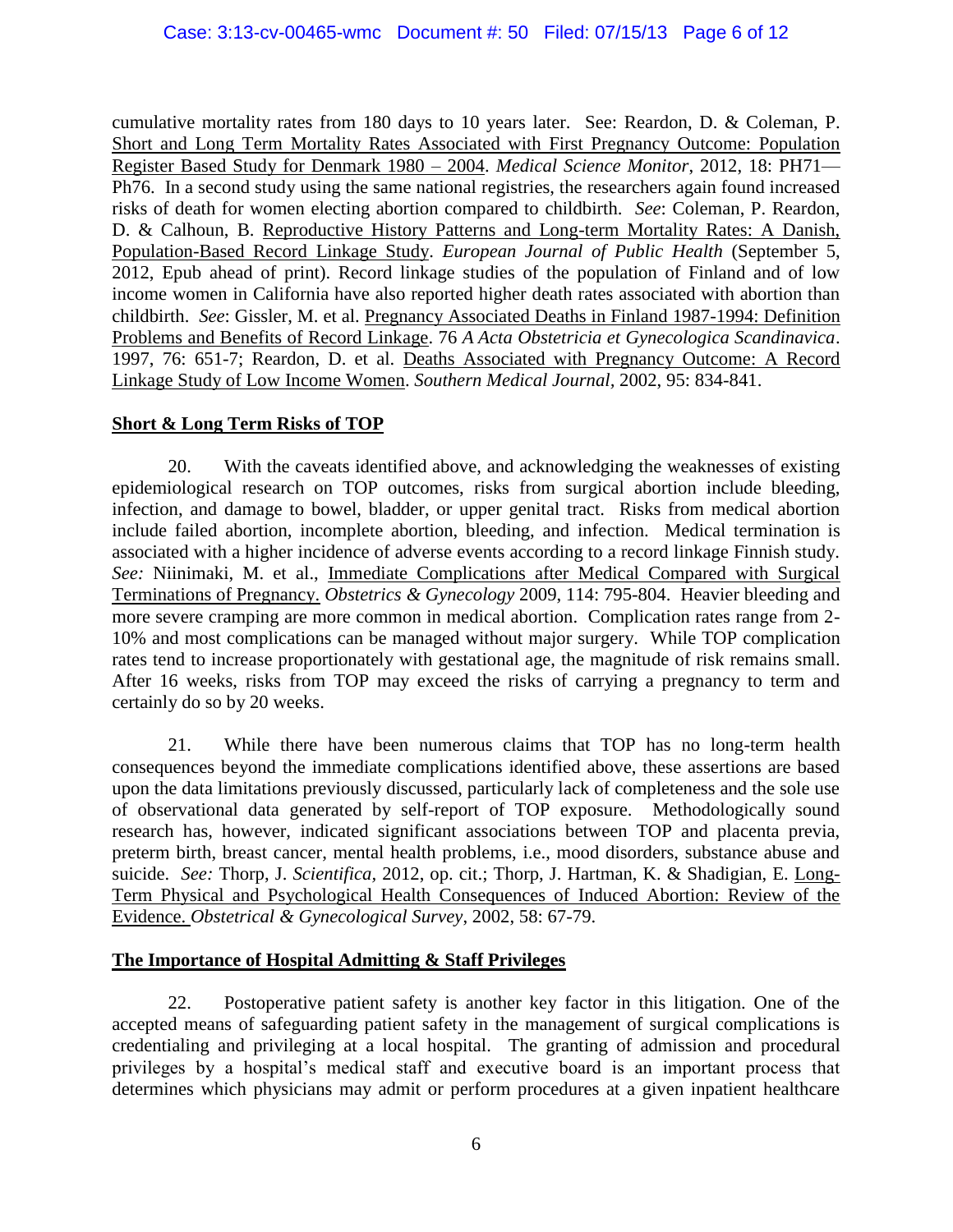#### Case: 3:13-cv-00465-wmc Document #: 50 Filed: 07/15/13 Page 7 of 12

facility. According to the Joint Commission on Accreditation of Healthcare Organizations (JCAHO), this process is intended to assure patient safety by permitting only qualified physicians to provide such care. *See*: JCAHO, *Comprehensive Accreditation Manual for Hospitals: The Official Handbook* (CAMH), §§ MS 1.20 (2006). Being credentialed and privileged by a hospital is a necessarily lengthy and detailed process, but not an insurmountable one providing the applicant physician is a graduate from an accredited medical school and residency, is board eligible or certified, competently trained and experienced, has no history of violations of practice standards and holds state licensure in medicine. All competent physicians endure the "burdensome" nature of applying for hospital privileges for the safety and well-being of their patients.

23. Hospitals have a duty to protect their healthcare organization, their patients, and their reputation, and to avoid legal liability, exclusion from federal and state program participation, and/or loss of accreditation caused by association with incompetent and lowquality providers. As corporate health care providers, these organizations are themselves subject to surgical case reviews, mortality and morbidity review, adverse patient outcomes reporting, all of which may be negatively affected by unqualified providers. This is the practical and functional system of inpatient health care delivery that all physicians, including TOP providers, are subject to and accept.

24. Serious complications can only be evaluated in full service hospitals and often occur after regular business hours. Given the frequency of short-term complications from TOP (2-10%), follow-up medical care is often needed on an urgent basis to treat infection, bleeding, or organ damage. If recognized and attended to promptly, long-term sequelae can be minimized. Often, TOP procedures are performed in freestanding clinics during weekday hours and complications are managed in urgent care centers or emergency departments after hours or on weekends. Thus, it is important that the ob-gyn inducing the TOP have admitting and staff privileges at a local hospital to reasonably meet the health care needs of his or her patients.

25. When the TOP provider is an ob-gyn and has admitting and treating privileges at a local hospital, he or she is more likely to effectively manage patient complications by providing continuity of care and decrease the likelihood of medical errors. In particular, medication errors resulting from either incomplete medication history taken at admission or from inadequate communication between community and hospital caregivers are one of the leading causes of patient harm in hospitals. This failure to communicate a patient's medication history often results in incorrect drug treatment, and subsequent adverse drug events and potentially life-threatening situations for patients. *See*: Van Sluisveld N. et al., Medication Reconciliation at Hospital Admission and Discharge: Insufficient Knowledge, Unclear Task Reallocation and Lack of Collaboration as Major Barriers to Medication Safety. 12 *BMC Heath Services Research* 2012, 170. Then too, with the stigma and shame associated with induced abortion, many women may be reluctant to even disclose a TOP in accessing emergency medical care which can place them at increased risk.

26. In my medical opinion, I believe most patients would assume that their surgeon for an elective procedure would have both current medical licensure and admitting privileges at an acute care hospital that would allow for the diagnosis and treatment of any unforeseen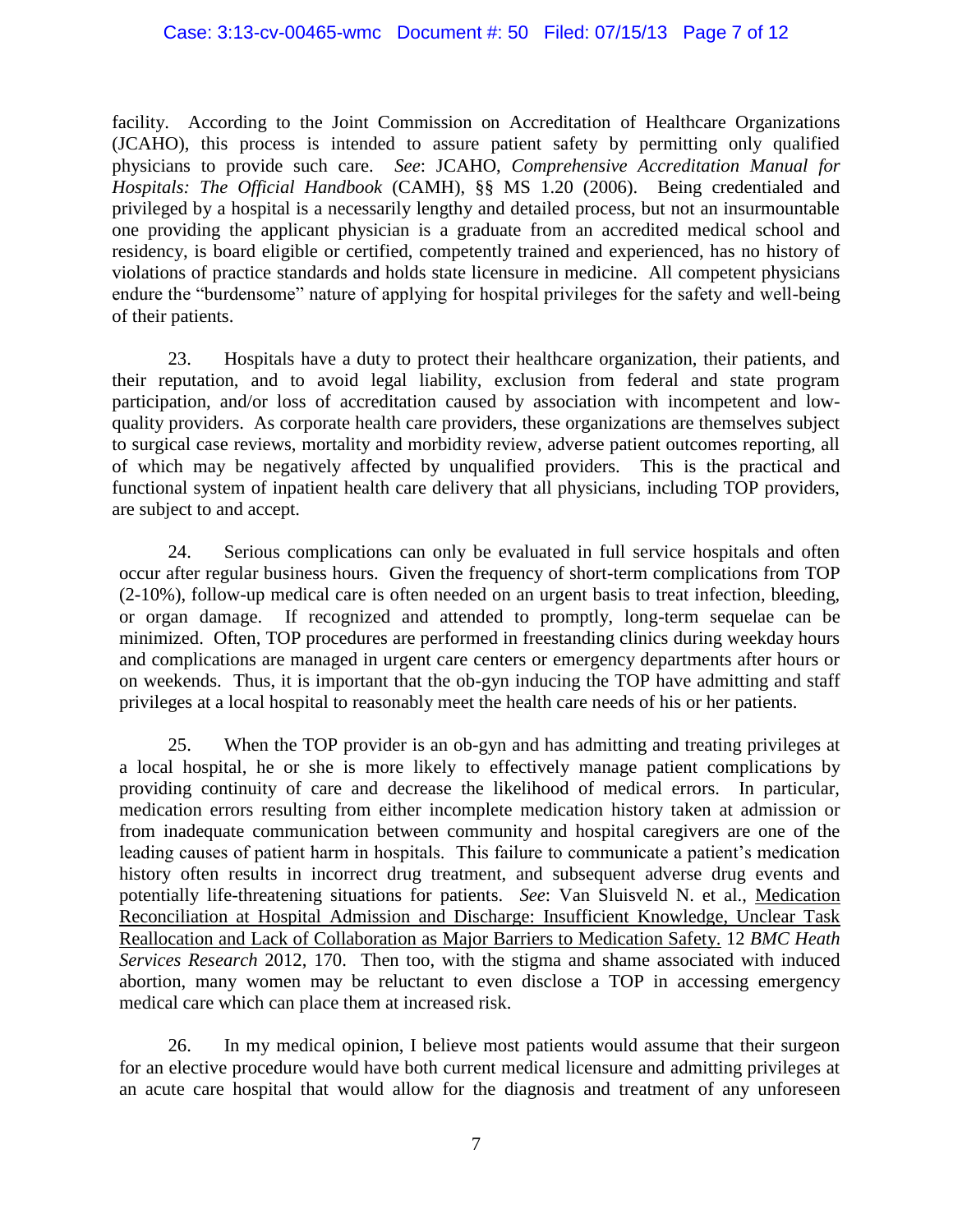### Case: 3:13-cv-00465-wmc Document #: 50 Filed: 07/15/13 Page 8 of 12

complications or harms that could arise from her surgery. Not having these safeguards in place violates the patient's legitimate expectations of safety. The Act conforms to this reasonable patient expectancy of professional competency in their medical provider and the protection of their health and safety.

27. Because the termination of pregnancy is unique in medicine and because it involves the purposeful and irrevocable ending of the life of the ob-gyn's second patient, i.e., the fetus, standards of care should be higher, not lower given the potential life-changing nature of this medical intervention. In the absence of empirical validation of TOP's safety as delineated above, and given the considerable conflicts of interests of TOP providers, it is logical and reasonable to emplace more protections and increased safeguards rather than less. Additionally, women considering TOP are vulnerable and often have not told family members and friends about their decision. Thus, they may be deprived of the social and physical support that other non-TOP patients benefit from when a complication arises after elective surgery. For these reasons and others, the Act protects the best interests and safety of the patients.

28. Furthermore, in my medical opinion, it is reasonable to require the TOP provider to have admitting privileges because the operating surgeon is most familiar with the patient's history, physical exam, and surgical procedure. Thus, he/she is best positioned with that knowledge necessary to diagnose and correct complications that arise. Moreover, he/she has gained that patient's confidence prior to the TOP, and is most familiar with her future reproductive plans. Her future plans are often crucial in decision making when treating a complication.

29. Another reason to require TOP providers at abortion clinics to have admitting and staff privileges at a local hospital pertains to specialty physician coverage. Nationally, 73% of emergency departments report *inadequate* on-call coverage by specialist physicians, including obstetricians/gynecologists who are particularly difficult to secure. *See*: O'Malley, A., Draper, D. & Felland, L. Hospital Emergency On-Call Coverage: Is There a Doctor in the House? *Issue Brief No. 115 Center for Studying Health System Change* 2007 (available: [http://www.hschange.com/content/956/956.pdf\)](www.hschange.com/content/956/956.pdf).

30. Plaintiffs' expert, Dr. Laube in his Declaration ¶ 26, opined that the Act "is at odds" with the emergent practice of using hospitalist/laborist obstetricians. I am unaware of any reliable evidence suggesting patient care improves and patient satisfaction increases when women's reproductive health care or TOP complications are managed by these practitioners who have no prior relationship with their patients and potentially no information on the patient's TOP. In fact, in one study when physicians without admitting privileges had their patients emergently hospitalized and treated by a hospitalist, approximately half of those patients were admitted with at least one medication error. *See*: Unroe, K. T., et al., Inpatient Medication Reconciliation at Admission and Discharge: A Retrospective Cohort Study of Age and Other Risk Factors for Medication Discrepancies. *American Journal of Geriatric Pharmacotherapy*, 2010, 8:115–126.

31. Practitioners in any surgical specialty know that increasing the delay in recognizing and treating a surgical complication increases the damage that can happen to a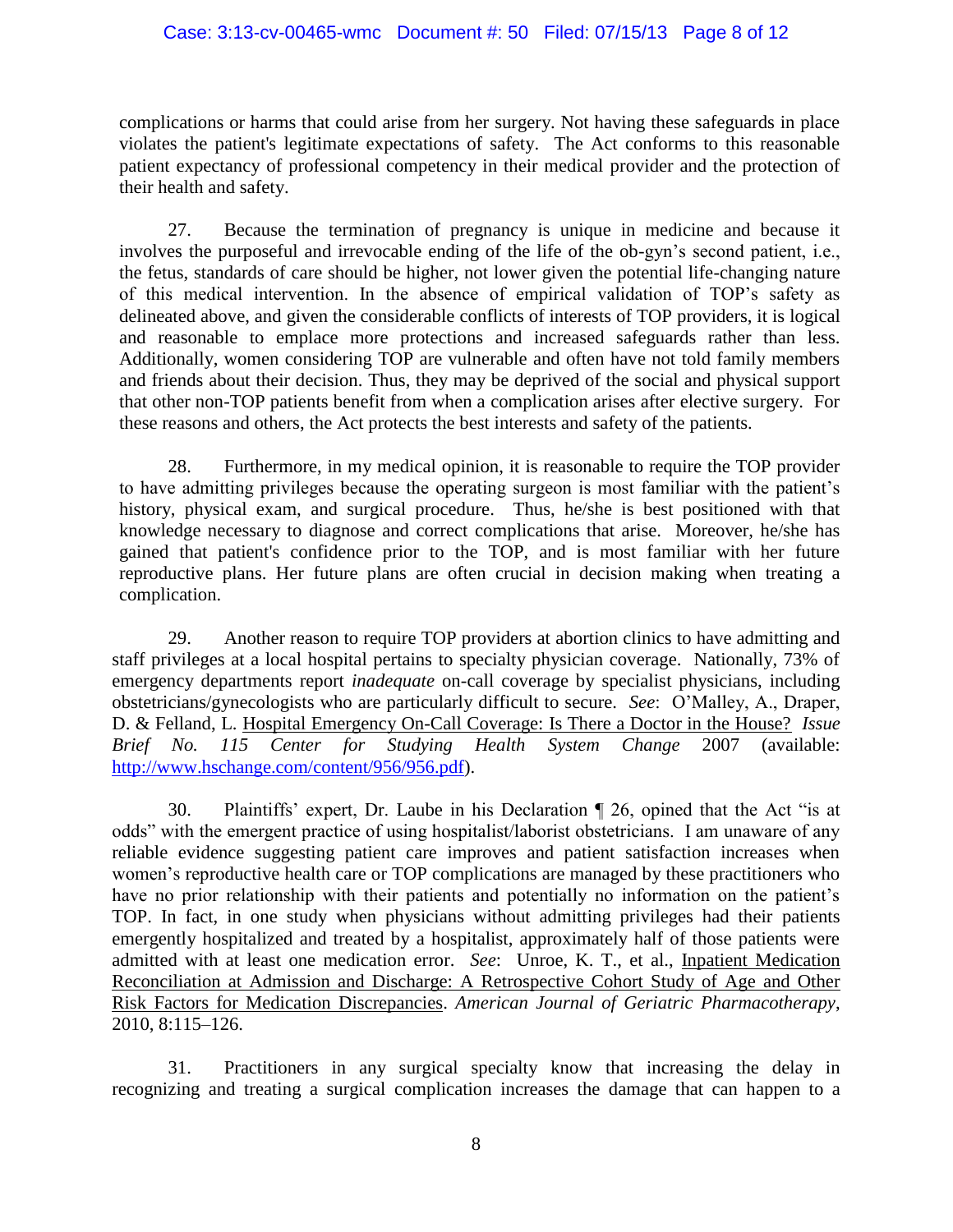## Case: 3:13-cv-00465-wmc Document #: 50 Filed: 07/15/13 Page 9 of 12

patient. Long delays in diagnosis and treatment can indeed convert a minor complication into a major complication or death. This is true as well in TOP related complications. TOP providers having admitting privileges at a hospital local to the abortion mitigates this risk and acts as an important safeguard to protect women's health.

## **Obstetrician/Gynecologists as TOP Physicians**

32. Termination of pregnancy is not a benign medical procedure. In some cases, serious complications, even life-threatening ones, arise and necessitate optimal and evidencebased treatment. Because obstetrician/gynecologists are best trained to perform termination of pregnancy, they are also the physicians who are best prepared to safely treat and manage TOP complications. Obstetrician/gynecologists handle all of the serious complications arising from surgical terminations.

33. An obstetrician/gynecologist focuses on the health of women before, during, and after childbearing years, diagnosing and treating conditions of the reproductive system and associated disorders. It is for this reason that the vast majority of TOP providers are obstetrician/gynecologists. *See*: O'Connell, K. et al., First Trimester Surgical Abortion Practices: A Survey of National Abortion Federation Members. 79 *Contraception* 2009*,* 387; O'Connell, K. et al., Second Trimester Surgical Abortion Practices: A Survey of National Abortion Federation Members. 78 *Contraception* 2008, 494.

34. Termination of pregnancy is an elective medical or surgical procedure that requires not just the technical ability to complete but clinical judgment in the assessment of the patient, the choice of technique, the setting where the termination is accomplished, and the recognition and management of complications. Failure to exercise clinical judgment, despite technical expertise, can endanger the life and health of the patient seeking termination of pregnancy.

35. The initial assessment of a patient must include a history and physical exam and appropriate diagnostic tests to confirm that a pregnancy exists, determine that it is intrauterine (not ectopic), and estimate gestational age. Contraindications to various methods of termination of pregnancy or recognition of conditions that should alter the physician's approach must be sought for and recognized. These would include congenital abnormalities, common neoplastic conditions such as leiomyomata, multifetal gestations, and placentation problems such as placenta previa or accreta. Underlying maternal medical problems must be excluded or if present, recognized and managed.

36. After the assessment is completed and the termination of pregnancy begun, acute complications that are inherent to all such procedures must be recognized and emergent care provided to prevent permanent disability or death. These complications would include failure to complete the termination with retention of part or all of the pregnancy, perforation of the uterus with or without damage to intra-abdominal organs such as bowel or bladder, and acute blood loss. Delays in recognition or initial management of termination of pregnancy complications can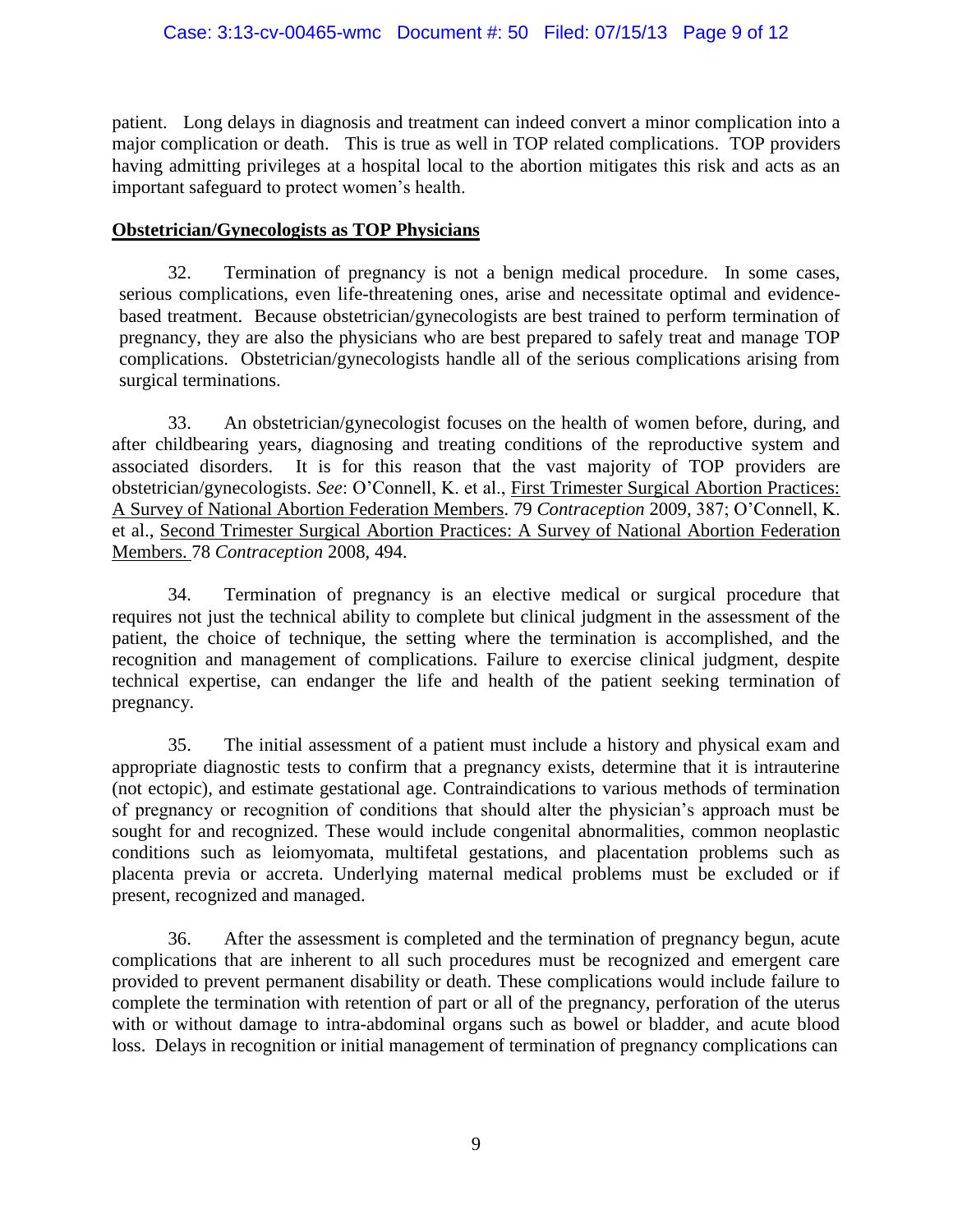threaten a patient's life and render her incapable of having children in the future. Obstetriciangynecologists are those clinicians with the best preparation/education to address these multiple issues and safely perform TOP procedures and manage their complications.

37. Plaintiffs' experts Teresa Huyck in her Declaration ¶ 11 and Dr. Broekhuizen in his Declaration ¶ 9 both assert that all of Planned Parenthood's physicians are either board certified ob/gyns or family medicine and that most have hospital admitting privileges. This is a clear acknowledgement of both the importance of employing ob/gyns in TOP care, and the necessity of having admitting privileges for continuity of care and patient safety. Privileged surgery is one that is generally recognized by the certifying board as falling within the scope of training, practice and competency of the physician providing the care. If TOP providers who are family medicine physicians are unable to obtain local admitting privileges to manage TOP complications and those procedures are best done by ob/gyns by virtue of their training and competency, then patient safety rightly remains foremost and TOP clinics must adapt their hiring policies accordingly.

## **Miscellaneous**

38. Plaintiffs' expert Dr. Christiansen alleges in his Declaration ¶ 14 that in the last eight years, they transferred on average two patients per year to the hospital, with at least half of those being treated in the emergency room and released without being admitted for impatient care. In the U.S., only one-third to one-half of TOP patients return for follow-up care (*See:*  Picker Institute, From the Patient's Perspective: Quality of Abortion Care, 1999 at 33, and Grossman, D. et al., Routine Follow-up Visits after First-Trimester Induced Abortion. *Obstetrics & Gynecology* 2004, 103: 738-745), so complications, delayed or otherwise, are unlikely to be known to the TOP provider or administrator, and thus remain unreported.

39. Plaintiffs' expert, Dr. Laube, also alleged in his Declaration ¶ 25 that the American College of Obstetricians & Gynecologists (ACOG) opposes state mandated admitting privileges for TOP providers. Instead, Laube contends that ACOG's *Guidelines for Women's Health Care Manual* and the National Abortion Federation's (NAF) *Clinical Policy Guidelines* are an adequate substitute. I disagree. These guidelines attempt to remove responsibility from the TOP provider and merely exhort TOP clinics to develop vague plans for emergent transfer of care to others. An additional factor should not be minimized. ACOG has a long history of supporting a woman's right to terminate her pregnancy. For example, in 1993 it stated: "The College continues to affirm the legal right of a woman to obtain an abortion prior to fetal viability" (approved by the Executive Board in January 1993 and reaffirmed in July 2011). ACOG's opposition to any statutory regulation of TOP practice is well known; given their long standing advocacy of unrestricted TOP, their opinion on this issue is neither authoritative nor persuasive. The opinions of Planned Parenthood and the National Abortion Federation are even less informative, given their obvious biases and conflicts of interest.

40. Most of the declarations of Plaintiffs' experts assert that because of the Act's required admitting privileges, some abortion clinics will have to close for failure to obtain these privileges and that the consequences will be dire for women. Among the alleged adverse outcomes for Wisconsin women are: they will be forced to self-abort, suffer significant delay,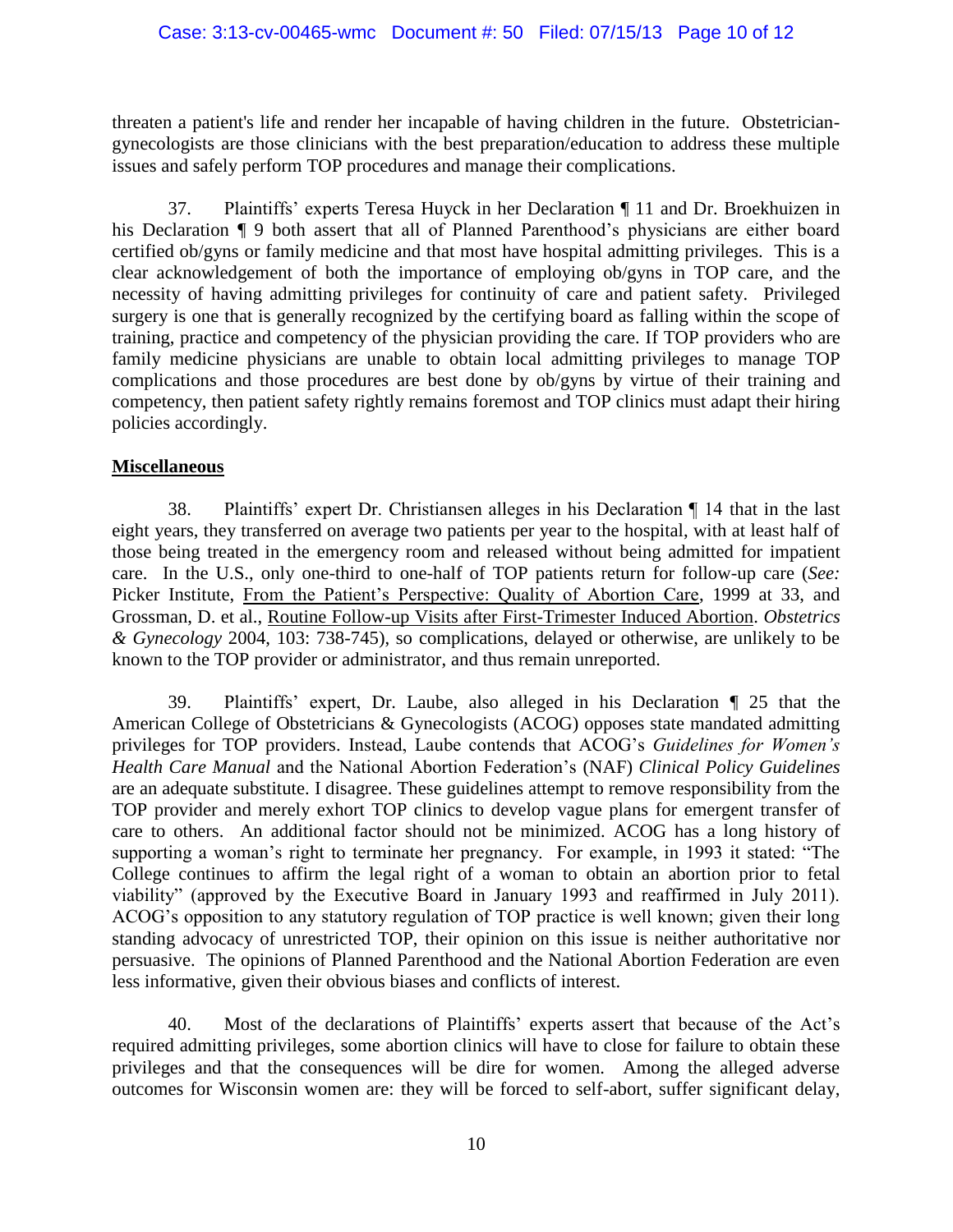have to travel great distances and otherwise be unable to terminate their pregnancies, suffer significant and irreversible harm, etc., I am unaware of any credible evidence supporting these assertions. If abortion clinics cannot meet licensure requirements or physicians are unable to obtain admitting privileges, in my medical opinion, women would be safer and better served driving greater distances to ensure their terminations are performed by licensed facilities with credentialed and privileged providers than seeking terminations at more convenient but substandard ones. The Act's admitting privilege requirement helps to ensure quality providers and protect patient safety.

41. With the exception of Dr. Christiansen, none of the Plaintiff abortion providers identify their policies and procedures for managing serious TOP complications, other than making a telephone call to the emergency room physician. *See* Broekhuizen Declaration ¶ 14 and Laube Declaration ¶ 17. The assumption is clear that the communication lines are open and reliably in place between the TOP provider and the emergency room physician or on-call ob-gyn. This has not been my experience. In an attempt to further diminish the inherent responsibilities the operating physician has to his/her patient, Plaintiff Planned Parenthood Wisconsin acknowledges the use of nurses, not TOP physicians, to assess and manage the patient's TOP complications by phone, including referring a patient to the nearest emergency room when a "more acute concern" is present. *See* Broekhuizen Declaration ¶¶ 15-16. This is substandard care. The TOP physician best knows his/her patient's history, physical examination results, and the details of the operation that are critical to the emergency room physician. It is his/her duty to communicate this information, and no one else's.

42. Plaintiffs' expert, Dr. Christiansen argues in his Declaration ¶ 29 that women coming to his TOP clinic after a diagnosis of severe or lethal fetal anomaly will be deprived of the ability to have an abortion and will be cruelly forced to suffer through the demise of a wanted pregnancy over a period of weeks or months. This is untrue. These patients always have the option of obtaining an abortion in a hospital setting.

43. The Act is also medically necessary to prevent itinerant surgeons from being allowed to abandon their patients if complications arise and emergent follow-up intervention is necessary. Itinerant surgery was expressly proscribed by the American College of Surgeons at the turn of the last century and remains so today in their *Fellowship Pledge* & *Statements of Principles* believing that the surgeon has a moral, ethical and legal obligation to give patients upon whom he/she has operated his personal attention, and to attend his patients postoperatively (*Available at:* [http://www.ama-assn.org/ama/pub/physician-resources/medical-ethics/about](http://www.ama-assn.org/ama/pub/physician-resources/medical-ethics/about-ethics-group/ethics-resource-center/educational-resources/federation-repository-ethics-documents-online/american-college-surgeons.page)[ethics-group/ethics-resource-center/educational-resources/federation-repository-ethics](http://www.ama-assn.org/ama/pub/physician-resources/medical-ethics/about-ethics-group/ethics-resource-center/educational-resources/federation-repository-ethics-documents-online/american-college-surgeons.page)[documents-online/american-college-surgeons.page;](http://www.ama-assn.org/ama/pub/physician-resources/medical-ethics/about-ethics-group/ethics-resource-center/educational-resources/federation-repository-ethics-documents-online/american-college-surgeons.page) *See also:* McCullough, L., Jones, J. & Brody, B. (eds.), *Surgical Ethics*, Oxford, UK: Oxford University Press, 1998). The Inspector General of the U.S. Department of Health & Human Services in 1989 concluded "There is a higher-than-average risk of poor quality care in itinerant surgery" (*Available at:* [http://oig.hhs.gov/oei/reports/oai-07-88-00850.pdf\)](oig.hhs.gov/oei/reports/oai-07-88-00850.pdf). Wisconsin women expect and deserve to receive responsible medical services which conform to accepted standards of care in medicine, not substandard care offered by unethical itinerant surgeons who fly in and out and leave their surgical complications to hospital providers unknown to the patient. Patient safety and quality of care are inextricably linked, and neither should be compromised.